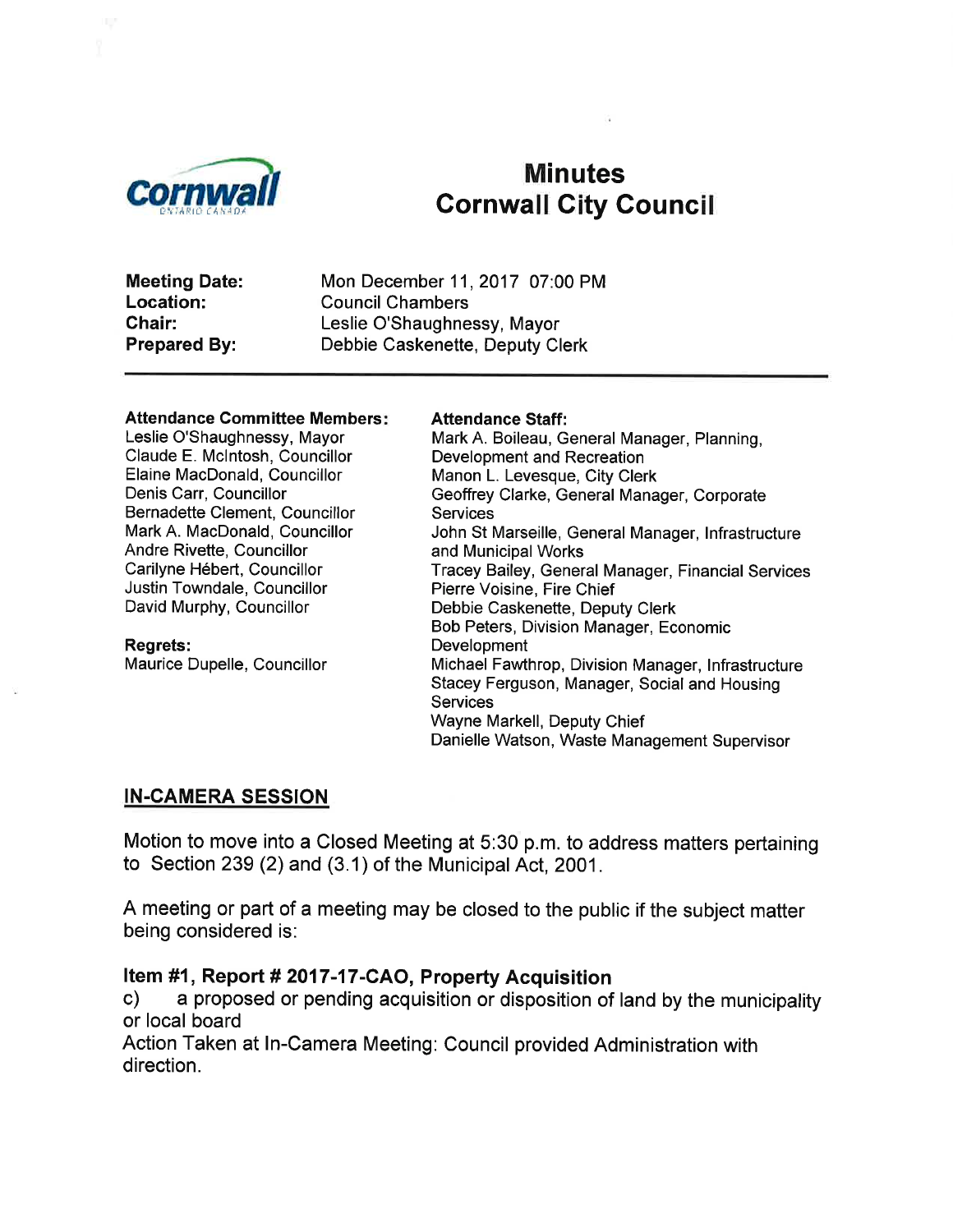#### Item #2, Report 2017-33-FI, Litigation

f) advice that is subject to solicitor-client privilege, including communications necessary for that purpose

Action Taken at In-Camera Meeting: Council provided Administration with direction.

## Item #3, Report 2017-05-HR, Contract Negotiations<br>d) labour relations or employee negotiations

Action Taken at ln-Camera Meeting: Council received this Teport.

Moved By: Claude E. Mclntosh, Councillor Seconded By: Justin Towndale, Councillor

Motion Carried

#### MOMENT OF PERSONAL REFLECTION

#### NATIONAL ANTHEM

Assembly

#### ROLL CALL

#### ADDITIONS. DELETIONS OR AMENDMENTS

All matters listed under General Consent, save and except "Delegations" are considered to be routine and will be enacted by one motion.

1 Consent ltem #1, Moving Toward Full Producer Responsibility under the Waste Free Ontario Act, was moved to Communications ltem #8 for discussion

2 Consent ltem #2, Closed Meeting lnvestigation of September 19,2017, was moved to Communications ltem #9 for discussion.

#### ADOPTION OF AGENDA

Motion to adopt the Agenda as amended

Moved By: André Rivette, Councillor Seconded By: Carilyne Hébert, Councillor

Motion Carried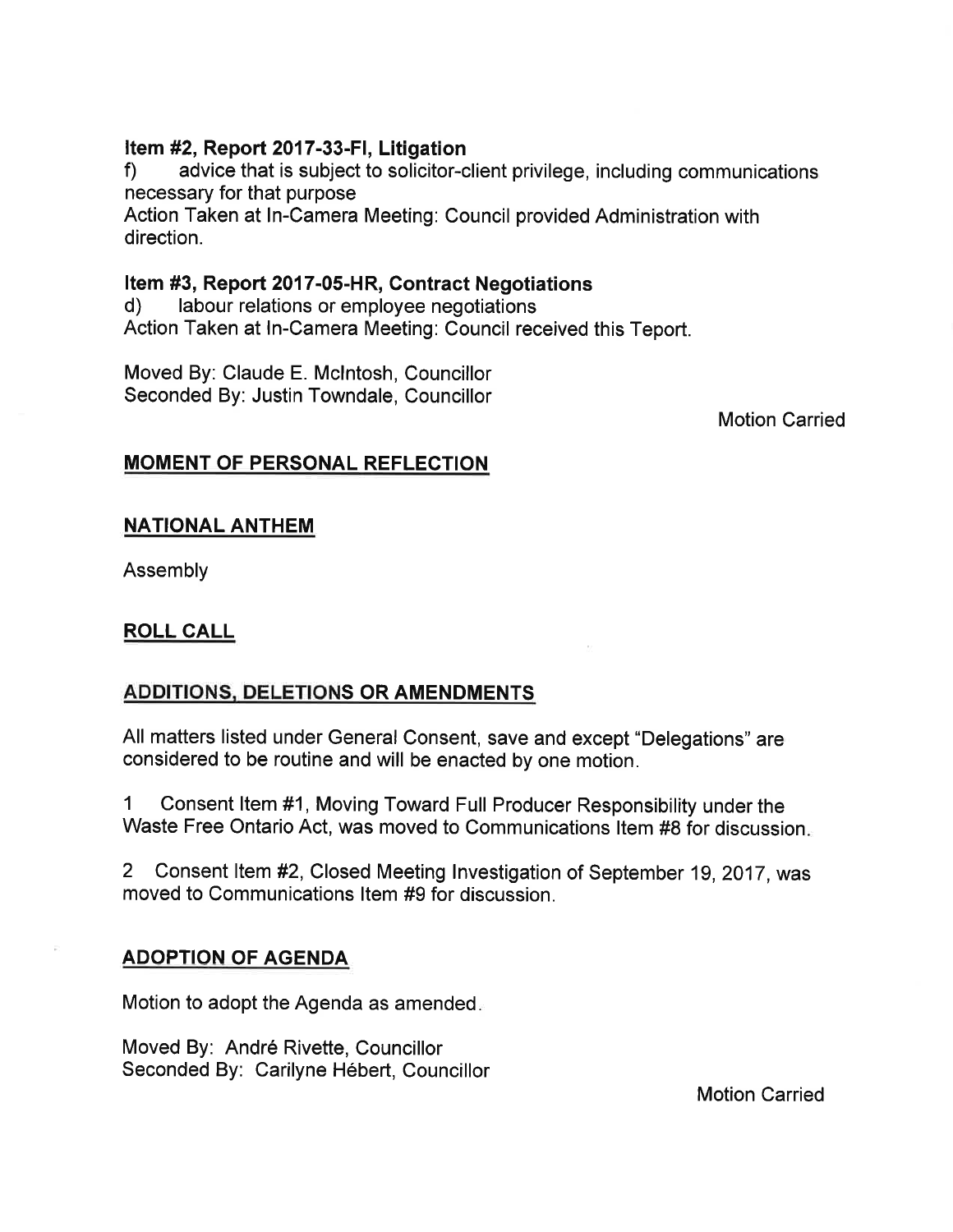#### DISCLOSURE OF INTEREST

1 Councillor David Murphy declared a perceived conflict of interest with the Delegation "Bringing University Opportunities to Cornwall and Area" due to his employment with the Benson Group one of the presenters.

2 Councillor Justin Towndale declared a conflict of interest with By-law 2017-174 stating that he sits on the Board of Directors for Habitat for Humanity

#### COMMITTEE OF THE WHOLE

Motion to go into Committee of the Whole and to consider and refer all Minutes, Presentations, Delegations, ConsenVCorrespondence, Resolutions, Reports and By-laws to that Committee.

Moved By: André Rivette, Councillor Seconded By: Bernadette Clément, Councillor

Motion Carried

#### GENERAL CONSENT

#### ADOPTION OF MINUTES

Motion to endorse the following Minutes as presented

1 November 27,2017 Cornwall Gity Council Meeting Click for detail  $--$ 

Moved By: Justin Towndale, Councillor Seconded By: Claude Mclntosh, Councillor

Motion Carried

#### **PRESENTATION**

I Cornwall's PeeWee B Celtics, Minor Lacrosse Provincial Ghampions - Book of Recognition

Click for detail  $\rightarrow$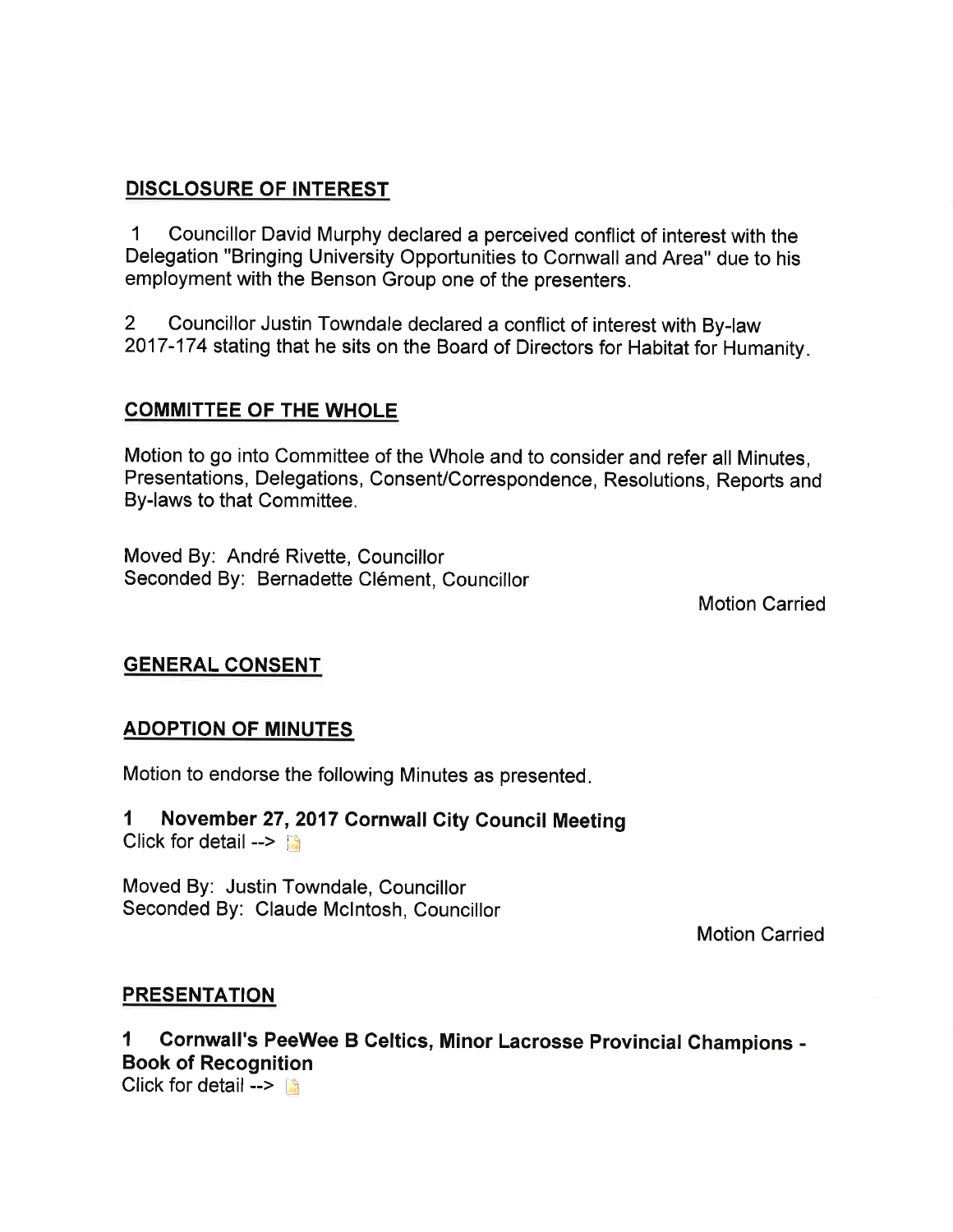Members of the Cornwall Celtics Peewee B team were invited to sign the Book of Recognition.

#### **DELEGATION**

#### Havinq declared a conflict. Gouncillor David Murphv left the Chambers.

1 Bringing University Opportunities to Gornwall and Area by John Rattray, Ghair, and Kelly Bergeron, Executive Director, Cornwall lnnovation **Centre** 

Click for detail  $\rightarrow \Box$ 

John Rattray and Kelly Bergeron provided the highlights from the past six months of the Cornwall Innovation Centre and the continuing support to bring a university to Cornwall and Area.

Motion to refer the request for support to Administration for a report.

Moved By: Bernadette Clément, Councillor Seconded By: Claude Mclntosh, Councillor

Motion Carried

#### Councillor Murphy returned to the ongoing meeting.

#### CONSENT/CORRESPONDENCE

I Moving Toward Full Producer Responsibility under the Waste Free Ontario Act

Click for detail  $\rightarrow \rightarrow$ This matter was moved to communications ltem #8 for discussion.

#### 2 Closed Meeting lnvestigation of September 19, <sup>2017</sup>

Click for detail  $\rightarrow$ This matter was moved to communications ltem #9 for discussion

#### RESOLUTIONS / BUSINESS ARISING FROM NOTICE OF MOTION

There were no Resolutions.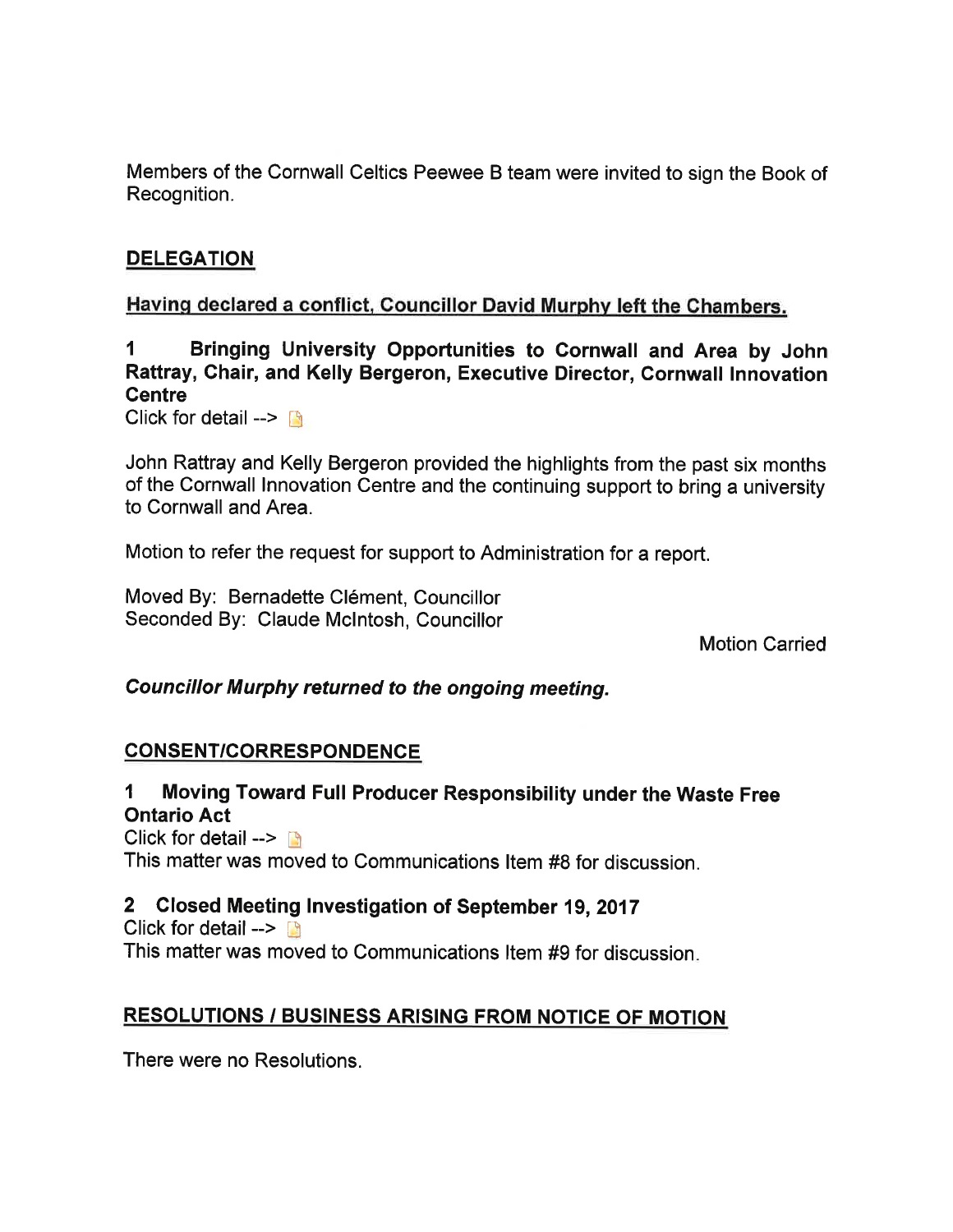### UNFINISHED BUSINESS REPORTS

There were no Unfinished Business items

### COMMUNICATIONS / REPORTS

### 1 Renewal of 2018 Service Agreements for Child Care System Management

Click for detail  $\rightarrow$ 

Motion to authorize the renewal and the signing of new Agreements with the Child Care Service Providers for 2018 and that Council approve the process for subsidy payments to individual Child Care / Special Needs Resource Providers from the Child care budget in accordance with the Child Care and Early Years Act, 2014.

Moved By: Bernadette Clément, Councillor Seconded By: André Rivette, Councillor

Motion Carried

#### 2 2017 Child Care General Operating Grants - Provincial Funding Click for detail  $\rightarrow$

Motion to approve the distribution of approximately \$1,300,000 in General Operating Funds to Child Care Service Operators as a one-time 2017 year end accrual.

Moved By: Elaine MacDonald, Councillor Seconded By: Carilyne Hébert, Councillor

Motion Carried

#### 3 2018 Service Agreements for Child and Family Support Programs Click for detail  $\rightarrow$

Motion to authorize the signing of Agreements with the Child and Family Centres Service Providers for 2018 and that Council approve the process for payments to the individual Child and Family Centre Service Providers from the Child Care budget in accordance with Ministry regulations.

Moved By: Justin Towndale, Councillor Seconded By: Mark MacDonald, Councillor

Motion Carried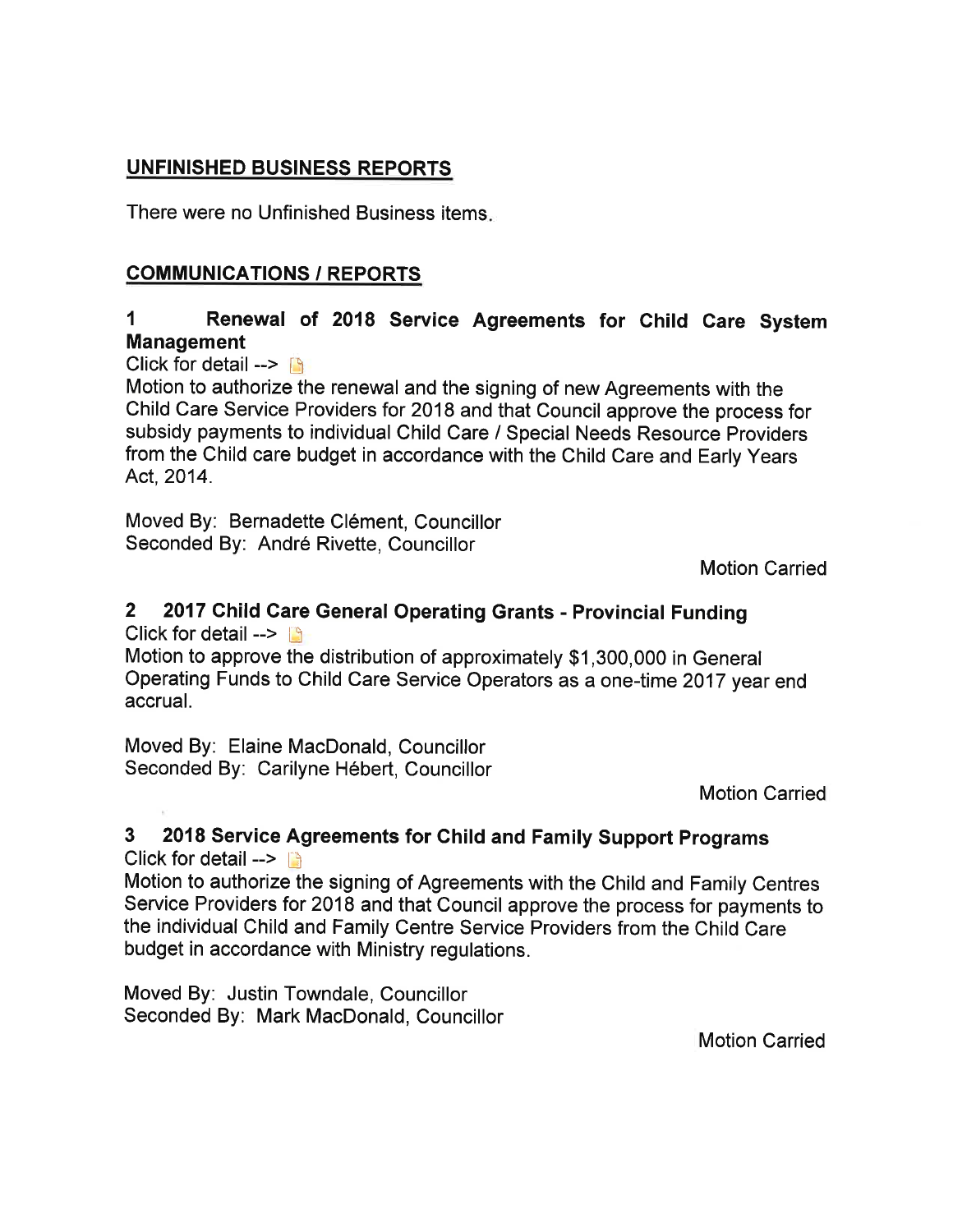#### 4 2017 Garry Forwards - Operations

Click for detail  $\leftarrow$ 

Motion to approve the carry forward of 2017 operations to 2018.

Moved By: Carilyne Hébert, Councillor Seconded By: Elaine MacDonald, Councillor

Motion Carried

#### 5 Transfer Payments to Gity Partners

Click for detail  $\rightarrow$  [3] Motion to authorize Administration to continue monthly transfer payments for operating costs to the identified City Partners listed in this Report.

Moved By: Bernadette Clément, Councillor Seconded By: David Murphy, Councillor

Motion Carried

#### 6 <sup>2017</sup>.Carry Forwards - Capital

Click for detail  $\rightarrow$  [3]

Motion to approve the carry forward of the capital projects listed on Schedule 1 of this Report.

Moved By: Elaine MacDonald, Councillor Seconded By: Justin Towndale, Councillor

Motion Carried

### 7 Brookdale North Servicing Project

Click for detail  $\rightarrow$ 

Motion to approve the Brookdale North Servicing Project as outlined in this Report.

Moved By: Mark MacDonald, Councillor Seconded By: David Murphy, Councillor

Motion Carried

#### 8 Moving Toward Full Producer Responsibility under the Waste Free Ontario Act

Click for detail  $\leftarrow$ 

This matter was moved from Consent ltem #1 for discussion. Motion to receive Report 2017-13-lMW-ENV for information.

Moved By: Carilyne Hébert, Councillor Seconded By: Mark MacDonald, Councillor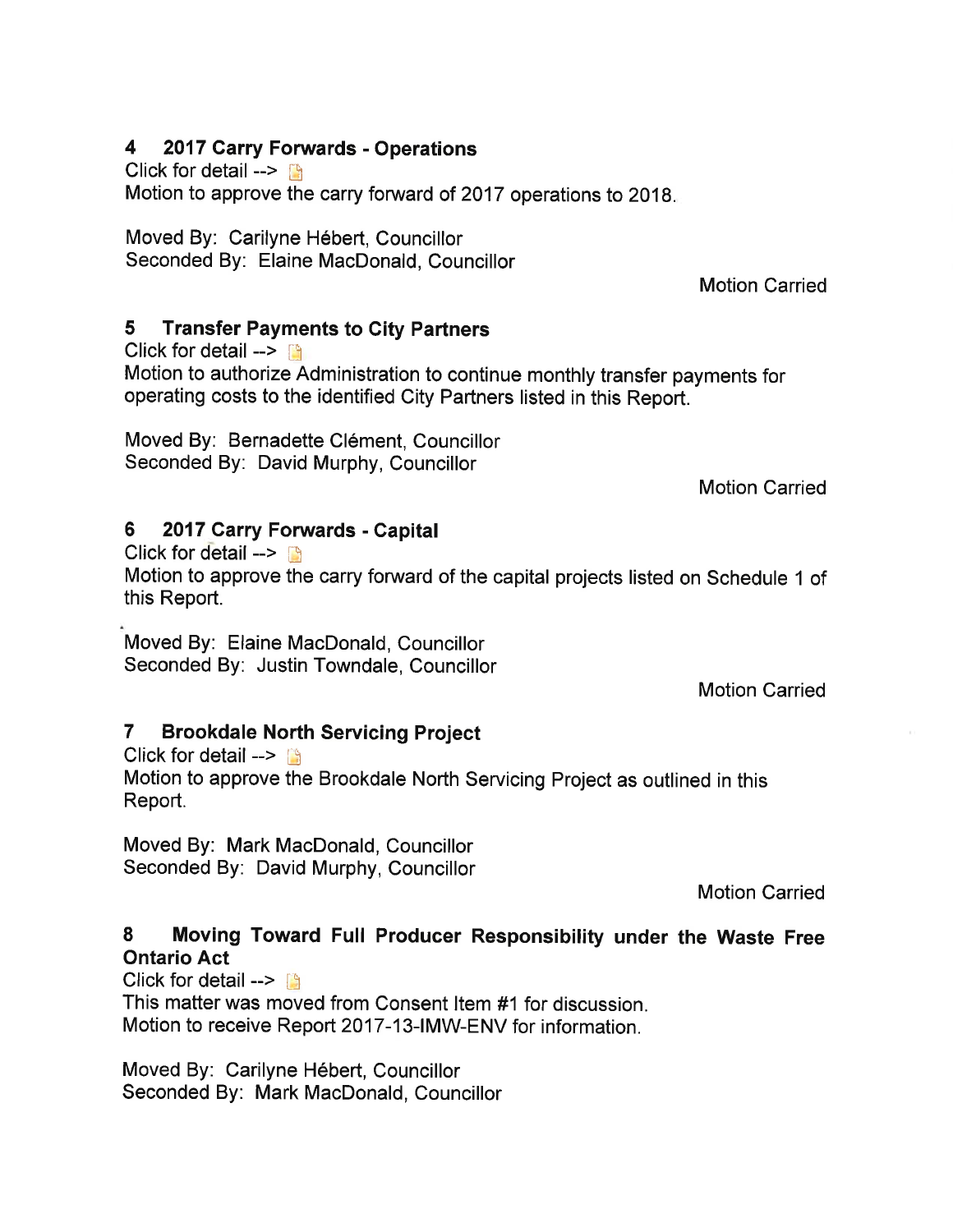#### 9 Closed Meeting Investigation of September 19, 2017

Click for detail  $\rightarrow$   $\rightarrow$ This matter was moved from Consent Item #2 for discussion. Motion to receive the Final Report prepared by the Office of the Ombudsman

Moved By: André Rivette, Councillor Seconded By: David Murphy, Councillor

Motion Carried

#### **TENDERS AND REQUESTS FOR PROPOSALS**

1 Tender 17-T60 Supply of Tractor-Mounted Backhoe and/or Tractor-Mounted Hoe Ram complete with Operator for Various Gity **Departments** 

Click for detail  $\rightarrow$ 

Motion to award items 1 and 2 of Tender 17-T60 on a roster basis from January 1,2018 to December 31,2018. Bidders will be called in order beginning with the lowest hourly rate.

#### Item I - Tractor Backhoe for Various Departments to:

| Company                           | <b>Hourly Rate</b> |
|-----------------------------------|--------------------|
| <b>Gaucher Excavation Limited</b> | \$57.95            |
| <b>Wally's Backhoe Service</b>    | \$58.45            |
| Nick's                            | \$68.50            |
| <b>Loseys Haulage Limited</b>     | \$ 77.00           |
| <b>Valade Backhoe Service</b>     | \$85.00            |
| David Brown Construction Limited  | \$95.00            |

#### Item 2 - Hoe Ram for Various Department to:

| Company                           | <b>Hourly Rate</b> |
|-----------------------------------|--------------------|
| Nick's                            | \$85.00            |
| <b>Gaucher Excavation Limited</b> | \$88.50            |
| Loseys Haulage Limited            | \$110.00           |
| <b>Valade Backhoe Service</b>     | \$120.00           |
| David Brown Construction Limited  | \$130.00           |

Rates shown are exclusive of applicable HST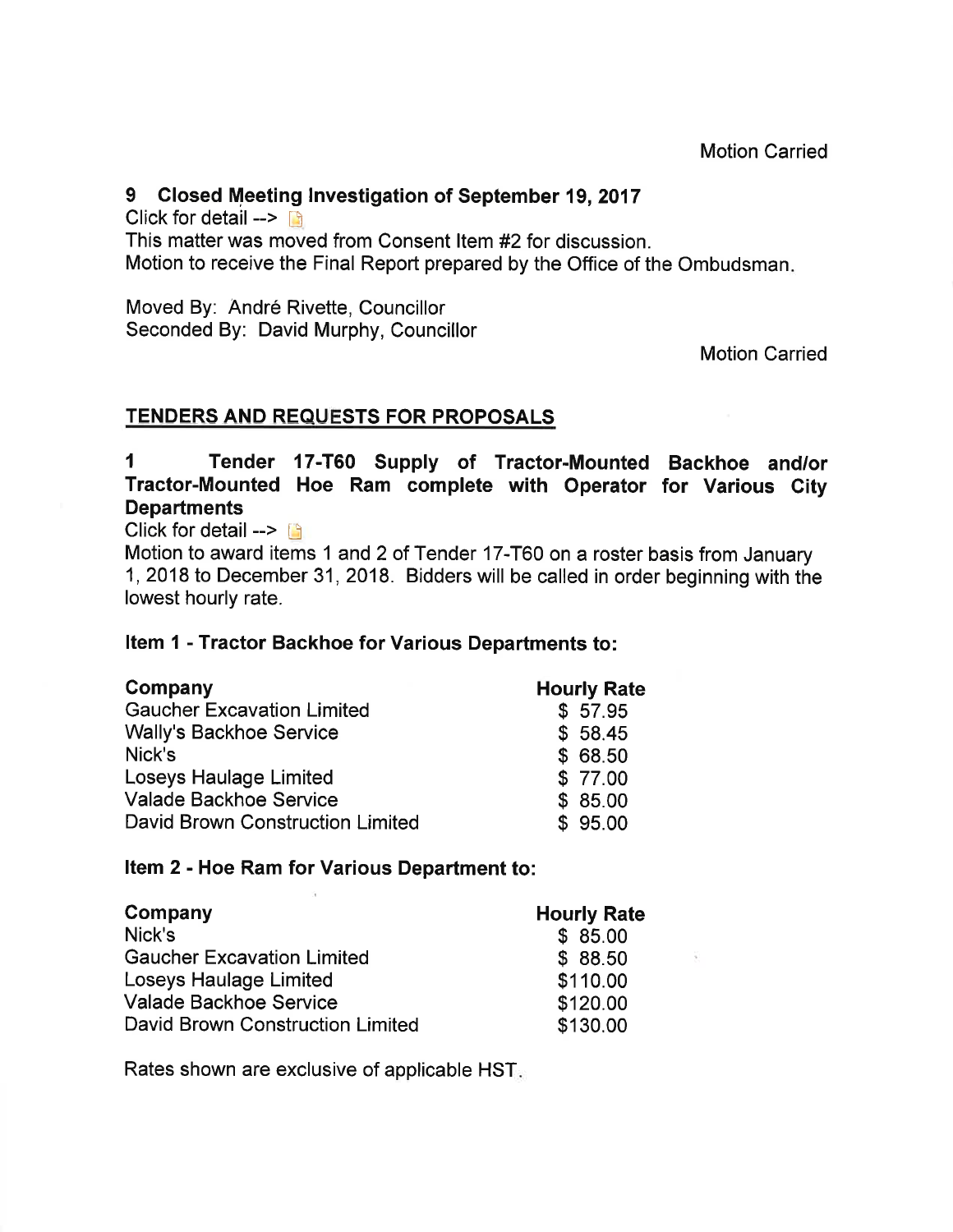Moved By: Justin Towndale, Councillor Seconded By: Carilyne Hébert, Councillor

Motion Carried

#### 2 Request for Proposal 17-P19 Gommunication and Graphic Design for Waste Management Programs

Click for detail  $\rightarrow$ Motion to award RFP 17-P19 to TD Graham & Associates from Kemptville, Ontario, at the total bid price of \$33,561.00 (net cost to the Corporation - \$30,222.72) for a one year period, with the option to renew for two additional one year extensions, being the best Proposal meeting the specifications.

Moved By: Carilyne Hébert, Councillor Seconded By: André Rivette Councillor

Motion Carried

#### 3 Purchase of Heavy Equipment Training Courses

Click for detail -->  $\Box$ 

Motion to approve the purchase of ten training programs from the Operating Engineers Training lnstitute of ontario at a total cost of \$100,000.00.

Moved By: André Rivette, Councillor Seconded By: Elaine MacDonald, Councillor

Motion Carried

#### NEW BUSINESS

There were no New Business items

#### PASSING OF BY-LAWS

#### Having declared an interest in this matter, Councillor Justin Towndale did not participate in this motion.

Motion to endorse By-laws 2017-174, listed on the Agenda

2017-174 A By-law to stop up, close and convey the unopened road allowance between Lots 10 and 11 on Registered Plan 178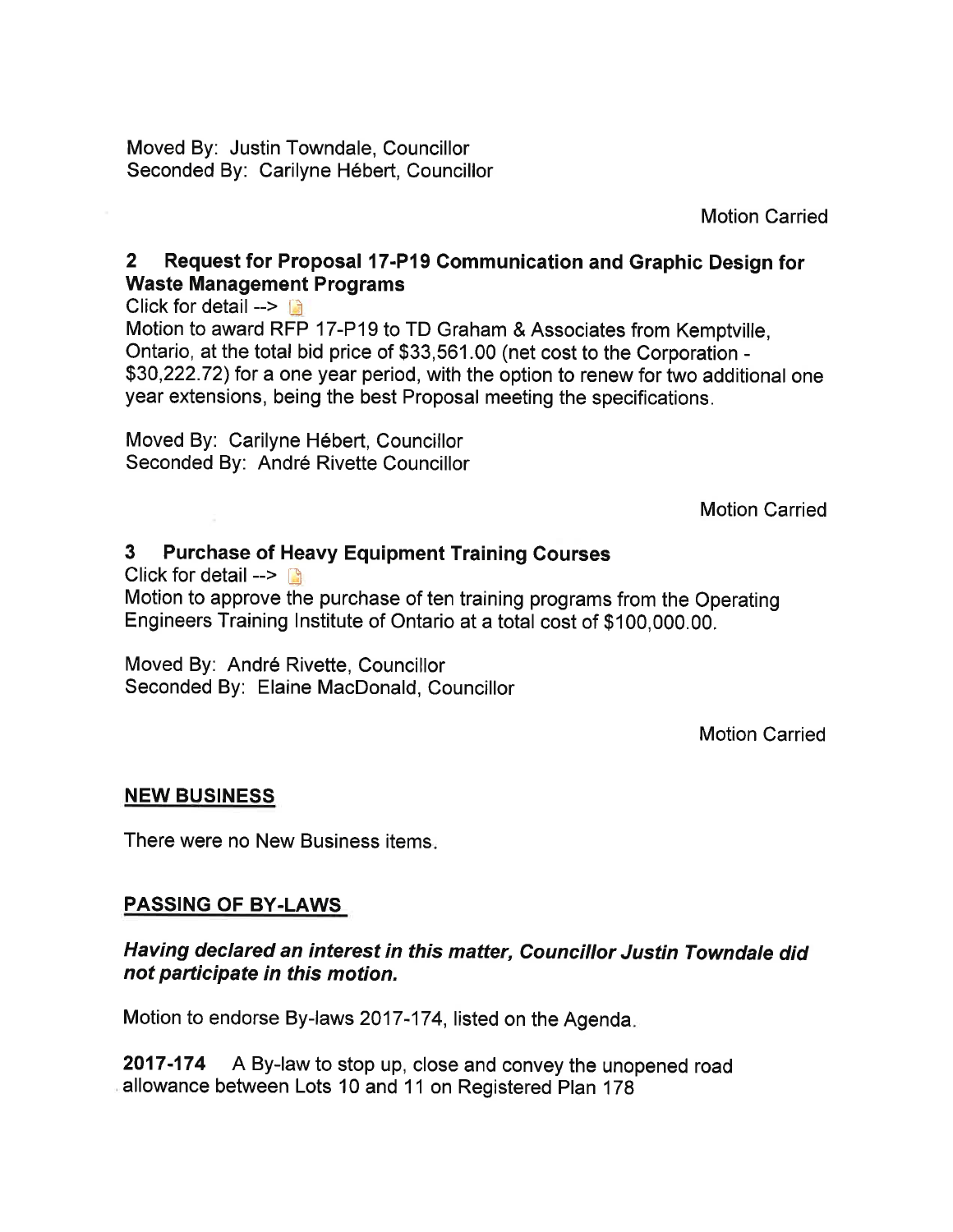Click for detail  $\rightarrow$  13 Explanatory Note-2O17-174 Explanatory Note to By-law 2017-174to stop up and convey the unopened road allowance between Lots 10 and 11 on Registered Plan 178 Click for detail --> [4]

Moved By: Bernadette Clément, Councillor Seconded By: Carilyne Hébert, Councillor

Motion Carried

Motion to endorse By-laws 2017-171 to 2017-173 and 2017-175 to 2017-183 inclusive, listed on the Agenda.

2017-171 A By-law to further amend By-law 2015-085 and to appoint lay members of the community to various Boards, Commissions and Committees (Audit Committee) (Economic Development Strategic Plan Committee) (Waterfront Committee) (Waterfront Land Acquisition Committee) (Cornwall Regional Airport Commission) (Heritage- Patrimoine Cornwall Commitee) Click for detail  $\rightarrow$ 

2017-172 A By-law to further amend By-law 2015-086 which By-law is to appoint Council Members to Committees and Boards (Cornwall Regional Airport Commission) (Waterfront Land Acquisition Committee) and to repeal By-law 2017-132

Click for detail  $--$ 

2017-173 A By-law to authorize The Corporation of the City of Cornwall to enter into a Lease Agreement with Cornwall Aero Modellers Click for detail  $\rightarrow$ 

2017-175 A By-law to authorize the spending of expenditures in the current year prior to the adoption of the operational budget Click for detail  $\rightarrow$ 

**2017-176** A By-law to authorize temporary borrowing until taxes are collected and other revenues are received for the current year Click for detail  $\rightarrow$  n

2017-177 A By-law directing and enacting the manner in which the 2018 interim levy authorized by Section 317 of the Municipal Act, 2001 to be collected Click for detail --> ß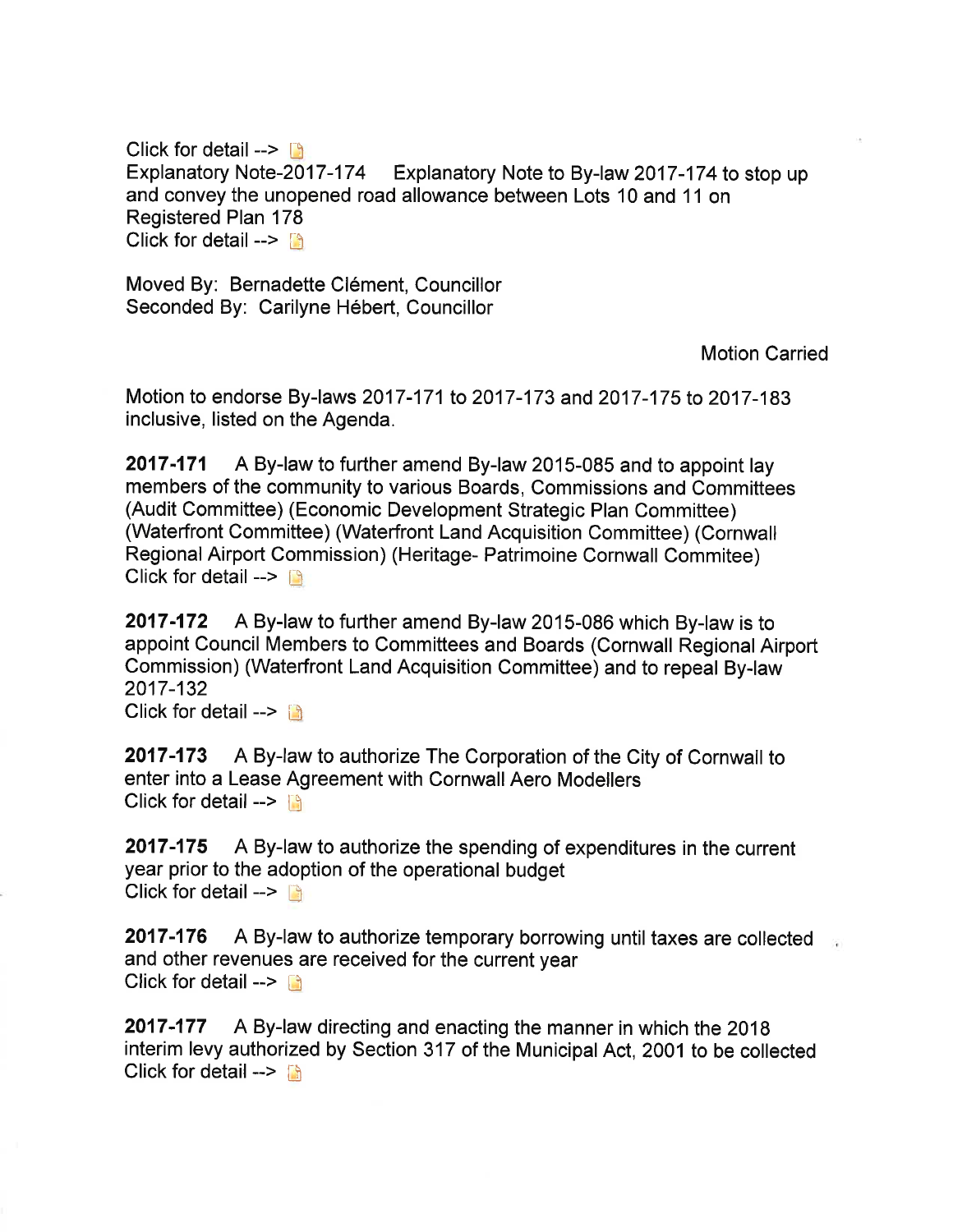2017-178 A By-law to authorize The Corporation of the City of Cornwall to enter into a Ontario Transfer Payment Agreement with Her Majesty the Queen in Right of Ontario as represented by the Minister of the Environment and Climate Change (MOECC) - Cornwall Pollution Control Plan 2017-2018 Update Click for detail  $\rightarrow$ 

2017-179 A By-law to authorize The Corporation of the City of Cornwall to enter into a Subdivision Agreement with Cartwave Realty Limited for Bellwood Ridge Subdivision, Phase 38

Click for detail  $\rightarrow$ 

Explanatory Note-2017-179 Explanatory Note to By-law 2017-179 to enter into a Subdivision Agreement with Cartwave Realty for Phase 38, Bellwood Ridge **Subdivision** 

Click for detail  $\rightarrow$ 

2017-180 A By-law to repeal and replace By-law No. 2016-077, being a bylaw to authorize The Corporation of the City of Cornwall to enter into a Subdivision Agreement with Cartwave Realty for Phase 34. The development of additional lots should have read Phase 3A instead of 2A, in the Bellwood Ridge Subdivision Click for detail  $\leftarrow$ 

2017-181 A By-law to authorize The Corporation of the City of Cornwall to enter into Service Contracts with Child Care Service Providers for 2Q1B and that Council approve the process for subsidy payments to individual Child Care **Operators** 

Click for detail  $\rightarrow$ 

2017-182 A By-law to authorize The Corporation of the City of Cornwall to enter into Service Contract Agreements with Child and Family Support Program Service Providers for 2Q18 and that Council approve the process for transfer payments to the individual Service Providers Click for detail -->  $\mathbb{R}$ 

2017-183 A By-law authorizing The Corporation of the City of Cornwall to extend the agreement with the Ministry of Research, Innovation and Science Click for detail  $\rightarrow$  [i]

Moved By: Carilyne Hébert, Councillor Seconded By: André Rivette, Councillor

Motion Carried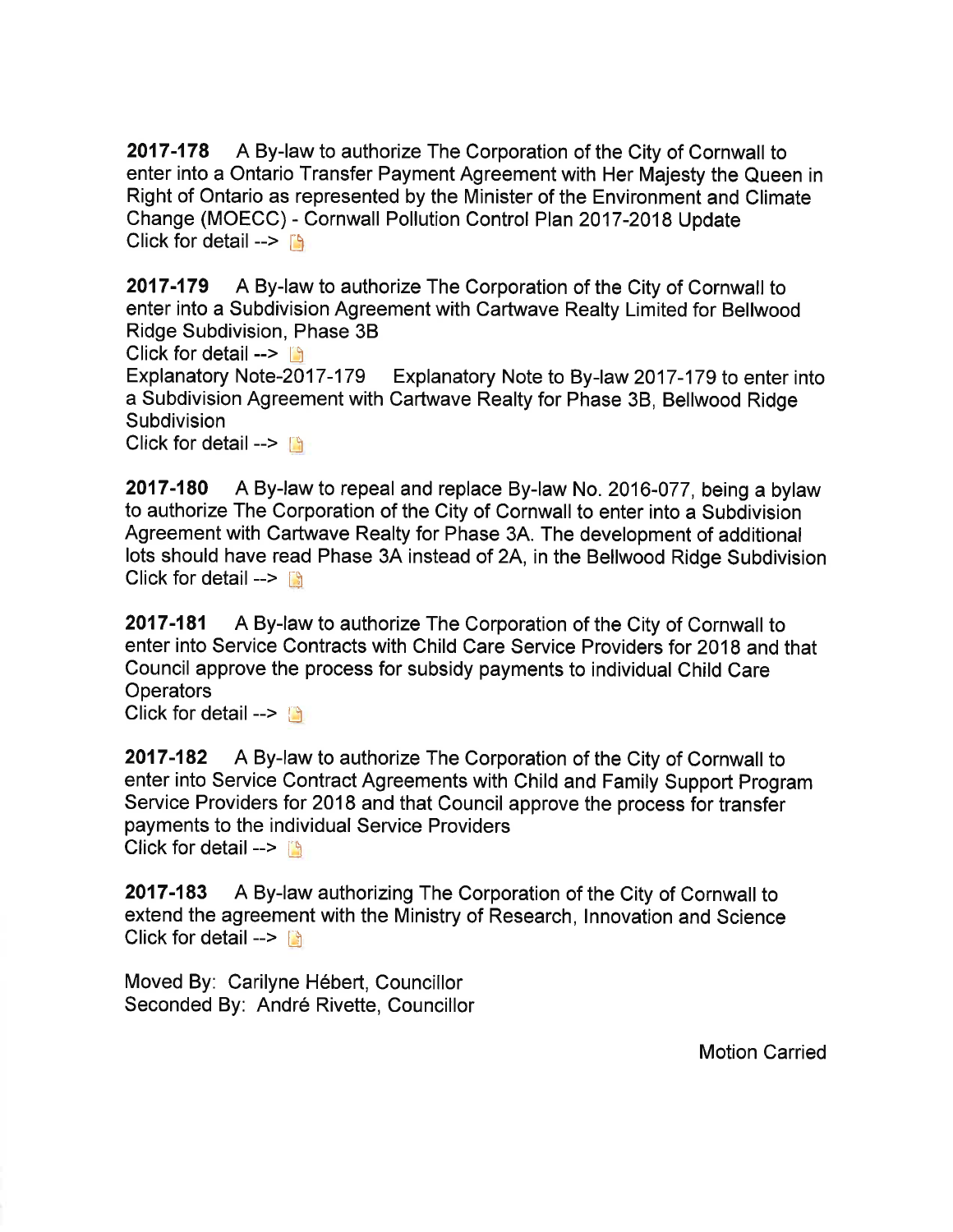#### REPORTS FROM STANDING / SPECIAL COMMITTEES OF COUNCIL

1 Mayor Leslie O'Shaughnessy called a Special Meeting of Council for Monday, December 18, 2017, to consider the 2018 Water and Wastewater Budget.

#### NOTICES OF MOTION

There were no Notices of Motion

#### PENDING BUSINESS LISTING

The Pending Business Listing was presented and no discussion ensued.

#### 1 Unfinished Business Listing for December 11, 2017

Click for detail  $\rightarrow$ 

Motion to receive the Unfinished Business Listed for December 11, 2017.

Moved By: Bernadette Clément, Councillor Seconded By: Claude Mclntosh, Councillor

Motion Carried

#### **CONFIRMING BY-LAW**

Motion to endorse By-law 2017-184, being a By-law to confirm the proceedings of the Council of The Corporation of the City of Cornwall at its meeting held on Monday, December 11, 2017 .

2017-184 A By-law to adopt, ratify and confirm the proceedings of the Council of The Corporation of the City of Cornwall at its meetings held on Monday, December 11,2017 Click for detail  $\rightarrow$ 

Moved By: Elaine MacDonald, Councillor Seconded By: André Rivette, Councillor

Motion Carried

#### ADJOURNMENT